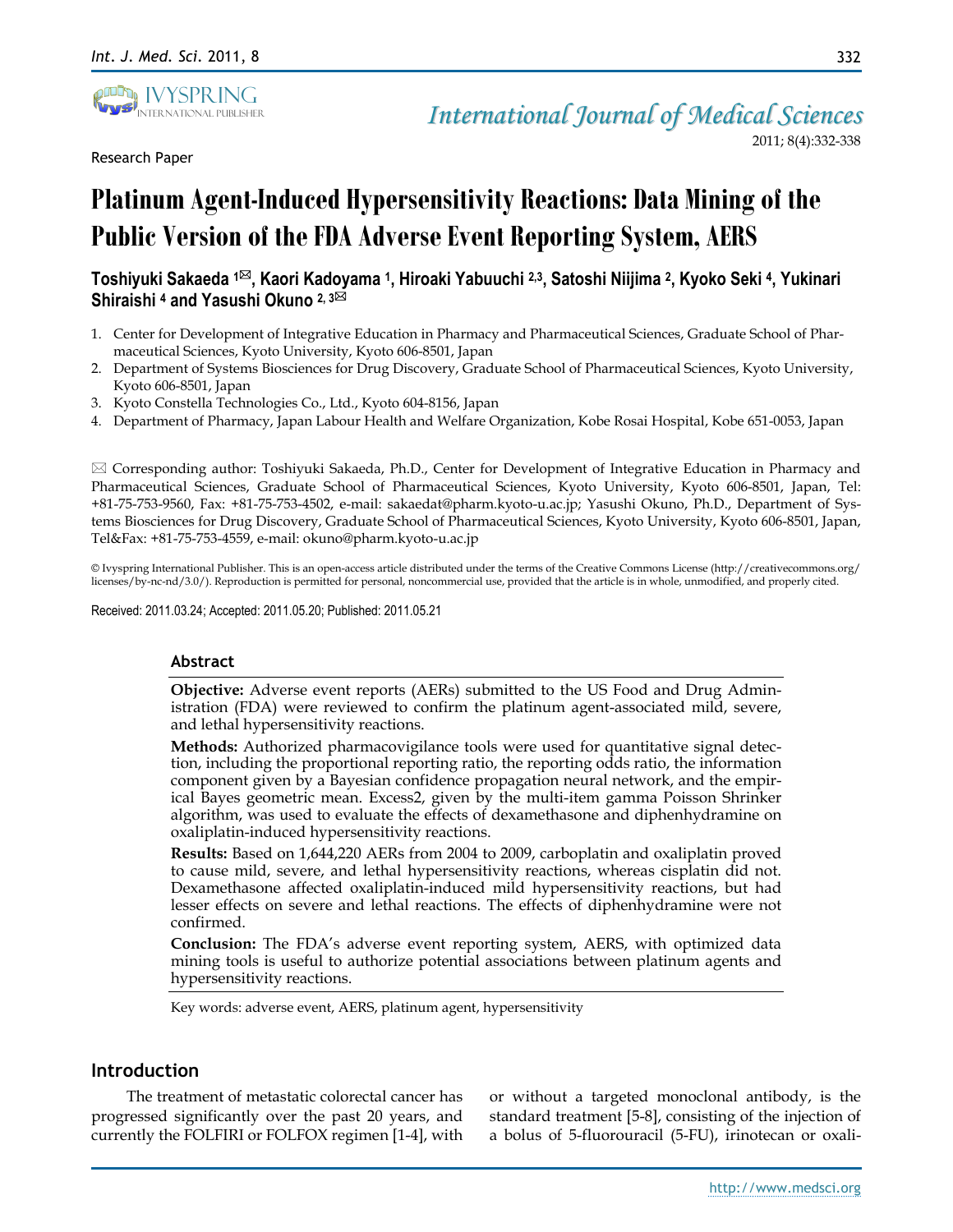platin (L-OHP), and the infusion of 5-FU/leucovorin, respectively. Future improvements will likely require the incorporation of or substitution with a novel anticancer drug, personalization based on genetic profiling, or pharmacokinetically-guided administration.

Hypersensitivity reactions are a well-known complication of the use of the platinum agents, cisplatin (CDDP) and carboplatin (CBDCA) [9-12]. L-OHP, a third-generation platinum agent, has also been increasingly recognized to cause hypersensitivity reactions [13-16], but the incidence still varies in reports [17-25]. It is difficult to evaluate the exact prevalence of these reactions, presumably because their definition is vast and pathogenic mechanisms are still vague, but L-OHP-induced hypersensitivity can be classified into relatively acute severe anaphylaxes and delayed mild allergic reactions [13-16]. A reduction of the infusion rate and the administration of steroids and/or antihistamines are used to treat both for acute and delayed hypersensitivity reactions, and discontinuation is strongly suggested immediately upon the development of acute reactions [13-16]. However, large-scale validation is still awaited.

In this study, adverse event reports (AERs) submitted to the US Food and Drug Administration (FDA) were reviewed to confirm the platinum agent-associated mild, severe, and lethal hypersensitivity reactions. This data base relies on spontaneous reports to the FDA generated by health professionals, consumers, and manufacturers, and the system is referred to as the Adverse Event Reporting System (AERS). The structure of AERS is in compliance with international safety reporting guidance, ICH E2B. Recently, the AERS database has been used for evaluation of safety profiles of statins [26-29], rofecoxib [30], topical bovine thrombin [31] and infliximab [32]. Here, the effects of dexamethasone and diphenhydramine on L-OHP-induced reactions were also evaluated to suggest a management strategy for patients with hypersensitivity reactions. The effects of bevacizumab, often used with L-OHP, were also evaluated.

# **Methods**

The AERS database covers several million case reports on adverse events. Pharmacovigilance analysis aims to search for previously unknown patterns and automatically detect important signals, i.e., drug-associated adverse events, from such a large database. Recently developed data mining tools for pharmacovigilance have been successful at detecting signals that could not be found by individual case reviews and that warrant further investigation together with continuous surveillance. For this reason, data mining tools are being routinely used for pharmacovigilance, supporting signal detection and decision-making at companies, regulatory agencies, and pharmacovigilance centers [33-39]. Despite some limitations inherent to spontaneous reporting, the AERS database is a rich resource and the data mining tools described below provide a powerful means of identifying potential associations between drugs and adverse events.

#### **Data sources**

Input data for this study were taken from the public release of the FDA's AERS database, which covers the period from the first quarter of 2004 through the end of 2009. The database consists of 7 data sets; patient demographic and administrative information (DEMO), drug/biologic information (DRUG), adverse events (REAC), patient outcomes (OUTC), report sources (RPSR), drug therapy start and end dates (THER), and indications for use/diagnosis (INDI). The adverse events in REAC are coded using preferred terms (PTs) in the Medical Dictionary for Regulatory Activities (MedDRA) terminology.

Prior to analysis, all drug names were unified into generic names by a text-mining approach, because AERS permits the registering of arbitrary drug names, including trade names and abbreviations. For the batch conversion of drug names, reliable drug databases, e.g., FDA Orange Book, were utilized as a dictionary. Spelling errors were detected by GNU Aspell and carefully confirmed by working pharmacists. Furthermore, drug names which failed to receive generic names were manually converted to proper names. Foods, beverages, treatments (e.g. X-ray radiation), and unspecified names (e.g., beta-blockers) were omitted for this study. Duplicated reports were deleted according to FDA's recommendation of adopting the most recent CASE number (as described in one of the downloaded files, 'Asc\_nts.doc' from the web-site of the FDA AERS database), resulting in the reduction of the number of AERs from 2,231,029 to 1,644,220.

## **Definition of adverse events**

According to the National Cancer Institute Common Terminology Criteria for Adverse Events (NCI-CTCAE) v4.0, AERs with PT10020751/ hypersensitivity in REAC were adopted as the reports on mild hypersensitivity reactions, in which 19 lower level terms (LLTs) were assigned in MedDRA v13.0, including LLT10000656/acute allergic reaction, LLT10001718/allergic reaction, LLT10020756/ hypersensitivity reaction, LLT10020759/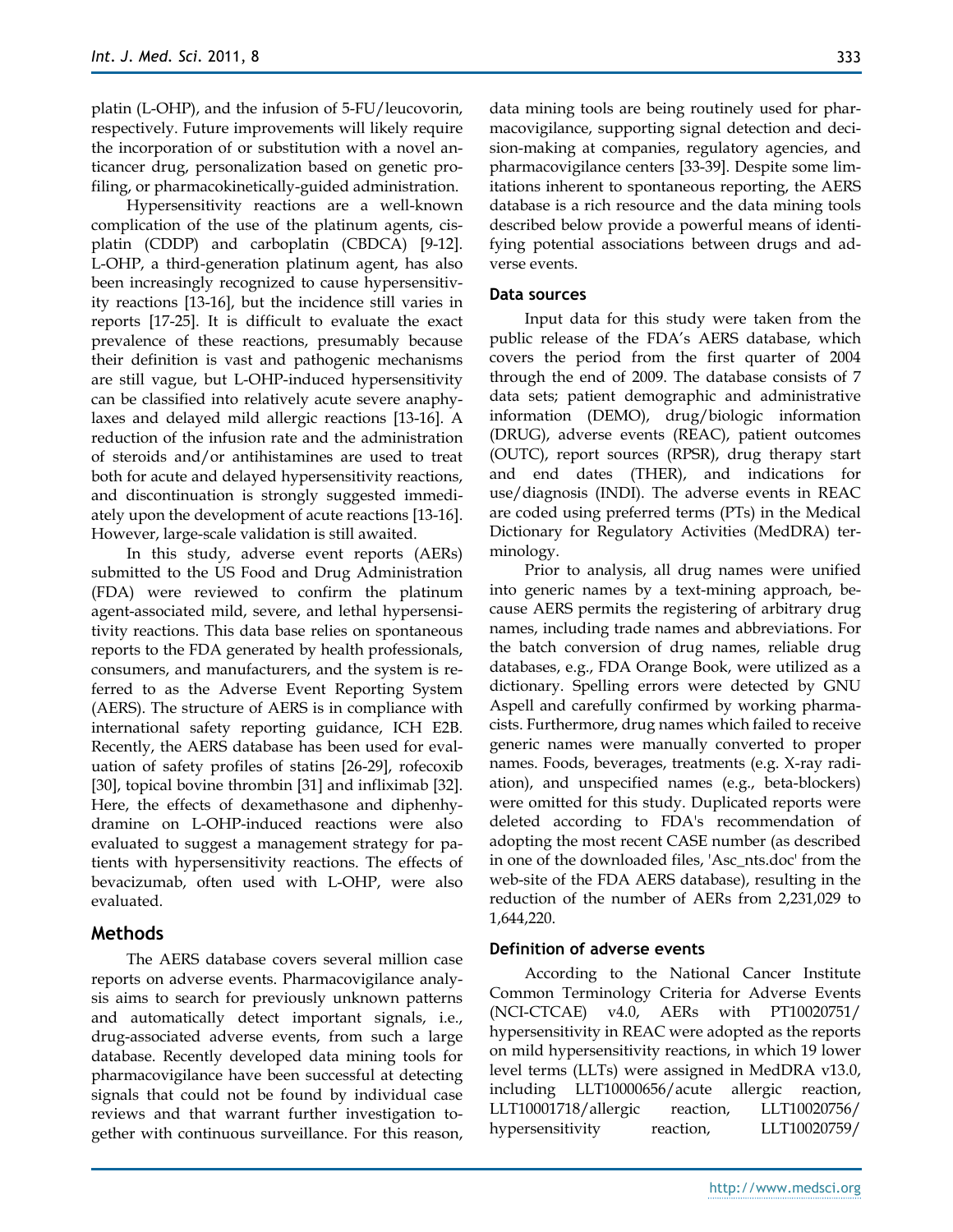hypersensitivity symptom, LLT10038195/red neck syndrome, and LLT10046305/upper respiratory tract hypersensitivity reaction (site unspecified). AERs with PT10011906/death (with 13 LLT) or death terms in OUTC were excluded for mild hypersensitivity reactions. AERs with PT10002198/anaphylactic reaction were adopted as the reports on severe hypersensitivity reactions, in which 13 LLTs were assigned, including LLT10000663/acute anaphylactic reaction and LLT10002218/anaphylaxis. AERs both with PT10020751, and PT10011906 or death terms in OUTC were adopted as the reports on lethal hypersensitivity reactions. Of note, LLT10001718/allergic reaction and LLT10002218/anaphylaxis are assigned as allergic reactions and anaphylaxis in the NCI-CTCAE v4.0, respectively, and PTs in their higher levels were used in this study.

#### **Data mining**

In pharmacovigilance analysis, data mining algorithms have been developed to identify drug-associated adverse events as signals that are reported more frequently than expected by estimating expected reporting frequencies on the basis of information on all drugs and all events in the database [37-39]. For example, the proportional reporting ratio (PRR) [33], the reporting odds ratio (ROR) [34], the information component (IC) [35], and the empirical Bayes geometric mean (EBGM) [36] are widely used, and indeed, the PRR is currently used by the Medicines and Healthcare products Regulatory Agency (MHRA), UK, the ROR by the Netherlands Pharmacovigilance Centre, the IC by the World Health Organization (WHO), and the EBGM by the FDA.

All of these algorithms extract decision rules for signal detection and/or calculate scores to measure the associations between drugs and adverse events from a two-by-two frequency table of counts that involve the presence or absence of a particular drug and a particular event occurring in case reports. These algorithms, however, differ from one another in that the PRR and ROR are frequentist (non-Bayesian), whereas the IC and EBGM are Bayesian. In this section, only the scoring thresholds used in the present study are given, and the reader is referred to review articles for details [37-39].

For the PRR, a given drug-adverse event pair was defined as a signal, if the event count  $\geq 3$ , and the PRR  $\geq$  2.0 with an associated chi-square value  $\geq$  4.0 [33], and for the ROR, if the lower bound of the 95% two-sided confidence interval (CI) of ROR exceeded 1 [34]. For the IC, IC025, a criterion indicating the lower bound of the 95% two-sided CI of the IC, was adopted, and a IC025 value exceeding 0 was defined as a signal [35]. Lastly, for the EBGM, EB05  $\geq$  2.0 was set as a threshold for signal detection, where EB05 is interpreted as a lower one-sided 95% confidence limit of EBGM [36].

The AERS database is also a valuable resource for exploring drug-drug interactions. Here, we are interested in how the co-administration of dexamethasone, diphenhydramine, and bevacizumab would affect L-OHP-induced mild, severe, and lethal hypersensitivity reactions, although the database does not provide the information on the timing of co-administration. To analyze such interactions, case reports on L-OHP were classified according to whether they also involved one of the three drugs. Any association among the interactions was then assessed using Excess2, a statistical index of the multi-item gamma Poisson shrinker (MGPS) algorithm [36].

## **Results**

AERs in which CDDP, CBDCA, or L-OHP was the principal offending agent are summarized in Tables 1-3, and numbered 44,321, 39,653, and 33,194 of 1,644,220, respectively. Reports of mild, severe, and lethal hypersensitivity reactions numbered 43,288, 18,225, and 2,397, respectively.

CBDCA was administered in 229 of 43,288 AERs of mild, 72 of 18,225 AERs of severe, and 12 of 2,397 AERs of lethal hypersensitivity reactions (Table 2). L-OHP was administered in 126, 60 and 10, respectively (Table 3). The signals were detected for CBDCA and L-OHP by either the PRR, ROR, IC or EBGM, but no signal was suggested for CDDP (Table 1). The sensitivity was higher for ROR or IC, whereas lower for EBGM.

The effects of the co-administration of dexamethasone on L-OHP-induced hypersensitivity reactions are summarized in Table 4. The values obtained with Excess2 were 18.66, 1.19 and -0.44, respectively, indicating that dexamethasone was more effective against mild than severe or lethal reactions. The effects of diphenhydramine were also examined, but no signal was detected (data not shown). The data on the co-administration of bevacizumab is listed in Table 5. Values of Excess2 were 0.28, 5.38 and -5.65, respectively, and suggesting an effect of bevacizumab on severe L-OHP-induced reactions.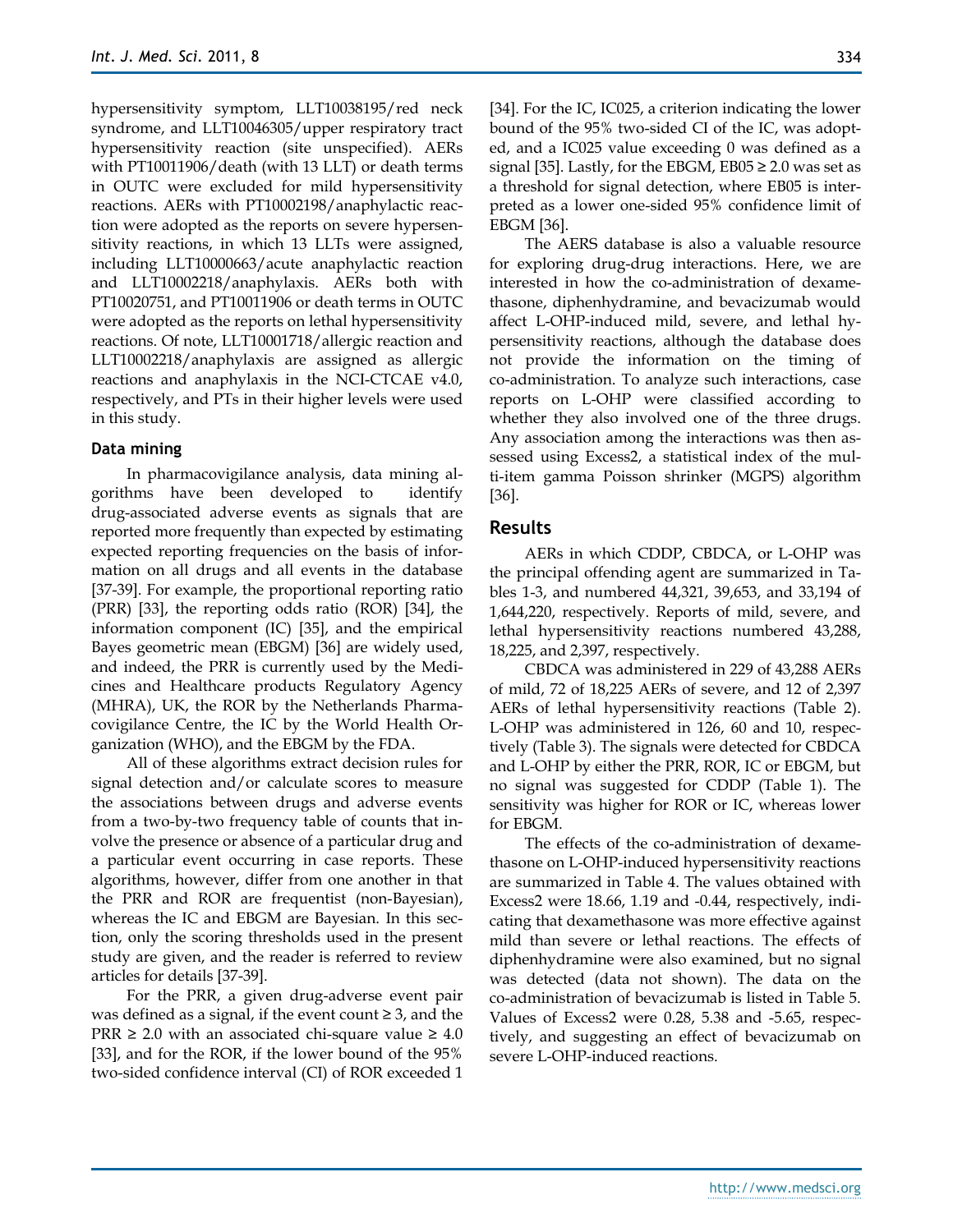|                       | Mild               | Severe            | Lethal            |
|-----------------------|--------------------|-------------------|-------------------|
|                       | 43,288             | 18,225            | 2,397             |
| No.of AERs            | 38                 | 29                | 5                 |
| PRR                   | 0.436              | 0.790             | 1.036             |
| (kai2)                | (27.256)           | (1.412)           | (0.022)           |
| <b>ROR</b>            | 0.435              | 0.790             | 1.036             |
| $(95\%$ two-sided CI) | (0.317, 0.553)     | (0.549, 1.031)    | (0.431, 1.641)    |
| IC                    | $-1.195$           | $-0.353$          | $-0.081$          |
| $(95\%$ two-sided CI) | $(-1.651, -0.739)$ | $(-0.875, 0.169)$ | $(-1.287, 1.125)$ |
| <b>EBGM</b>           | 0.441              | 0.781             | 0.907             |
| (95% one-sided CI)    | (0.337)            | (0.574)           | (0.455)           |

|  |  | Table 1. Signal detection for CDDP-associated mild, severe and lethal hypersensitivity reactions |  |  |  |  |  |
|--|--|--------------------------------------------------------------------------------------------------|--|--|--|--|--|
|--|--|--------------------------------------------------------------------------------------------------|--|--|--|--|--|

Total number of adverse event reports (AERs) accompanied with CDDP administration was 44,321. Reports of mild, severe and lethal hypersensitivity reactions numbered 43,288, 18,225 and 2,397, respectively. PRR: the proportional reporting ratio [33], ROR: the reporting odds ratio [34], IC: the information component [35], EBGM: the empirical Bayes geometric mean [36]. There was no signal for CDDP-associated mild, severe and lethal hypersensitivity reactions (see "Methods" for the criteria of detection).

#### **Table 2**. Signal detection for CBDCA-associated mild, severe and lethal hypersensitivity reactions

|                       | Mild           | Severe         | Lethal         |  |
|-----------------------|----------------|----------------|----------------|--|
|                       | 43,288         | 18,225         | 2,397          |  |
| No.of AERs            | 229            | 72             | 12             |  |
| PRR                   | $2.949*$       | $2.196*$       | $2.780*$       |  |
| (kai2)                | (291.792)      | (45.698)       | (11.975)       |  |
| <b>ROR</b>            | $2.959*$       | $2.201*$       | $2.789*$       |  |
| $(95\%$ two-sided CI) | (2.598, 3.320) | (1.746, 2.656) | (1.582, 3.996) |  |
| IC                    | $1.539*$       | $1.100*$       | $1.233*$       |  |
| $(95\%$ two-sided CI) | (1.352, 1.726) | (0.767, 1.433) | (0.432, 2.034) |  |
| <b>EBGM</b>           | $2.880*$       | 2.097          | 2.079          |  |
| $(95\%$ one-sided CI) | (2.580)        | (1.723)        | (1.288)        |  |

Total number of adverse event reports (AERs) accompanied with CBDCA administrations was 39,653. Reports of mild, severe and lethal hypersensitivity reactions numbered 43,288, 18,225 and 2,397, respectively. PRR: the proportional reporting ratio [33], ROR: the reporting odds ratio [34], IC: the information component [35], EBGM: the empirical Bayes geometric mean [36]. \*: signal detected, see "Methods" for the criteria of detection.

#### **Table 3**. Signal detection for L-OHP-associated mild, severe and lethal hypersensitivity reactions

|                       | Mild           | Severe         | Lethal         |
|-----------------------|----------------|----------------|----------------|
|                       | 43,288         | 18,225         | 2,397          |
| No.of AERs            | 126            | 60             | 10             |
| <b>PRR</b>            | 1.934          | $2.186*$       | $2.768*$       |
| (kai2)                | (55.797)       | (37.412)       | (9.604)        |
| <b>ROR</b>            | $1.937*$       | $2.190*$       | $2.775*$       |
| $(95\%$ two-sided CI) | (1.626, 2.248) | (1.699, 2.681) | (1.491, 4.059) |
| IC                    | $0.933*$       | $1.087*$       | $1.187*$       |
| $(95\%$ two-sided CI) | (0.681, 1.185) | (0.723, 1.451) | (0.312, 2.062) |
| <b>EBGM</b>           | 1.888          | 2.070          | 1.983          |
| (95% one-sided CI)    | (1.628)        | (1.669)        | (1.178)        |

Total number of adverse event reports (AERs) accompanied with L-OHP administrations was 33,194. Reports of mild, severe and lethal hypersensitivity reactions numbered 43,288, 18,225 and 2,397, respectively. PRR: the proportional reporting ratio [33], ROR: the reporting odds ratio [34], IC: the information component [35], EBGM: the empirical Bayes geometric mean [36]. \*: signal detected, see "Methods" for the criteria of detection.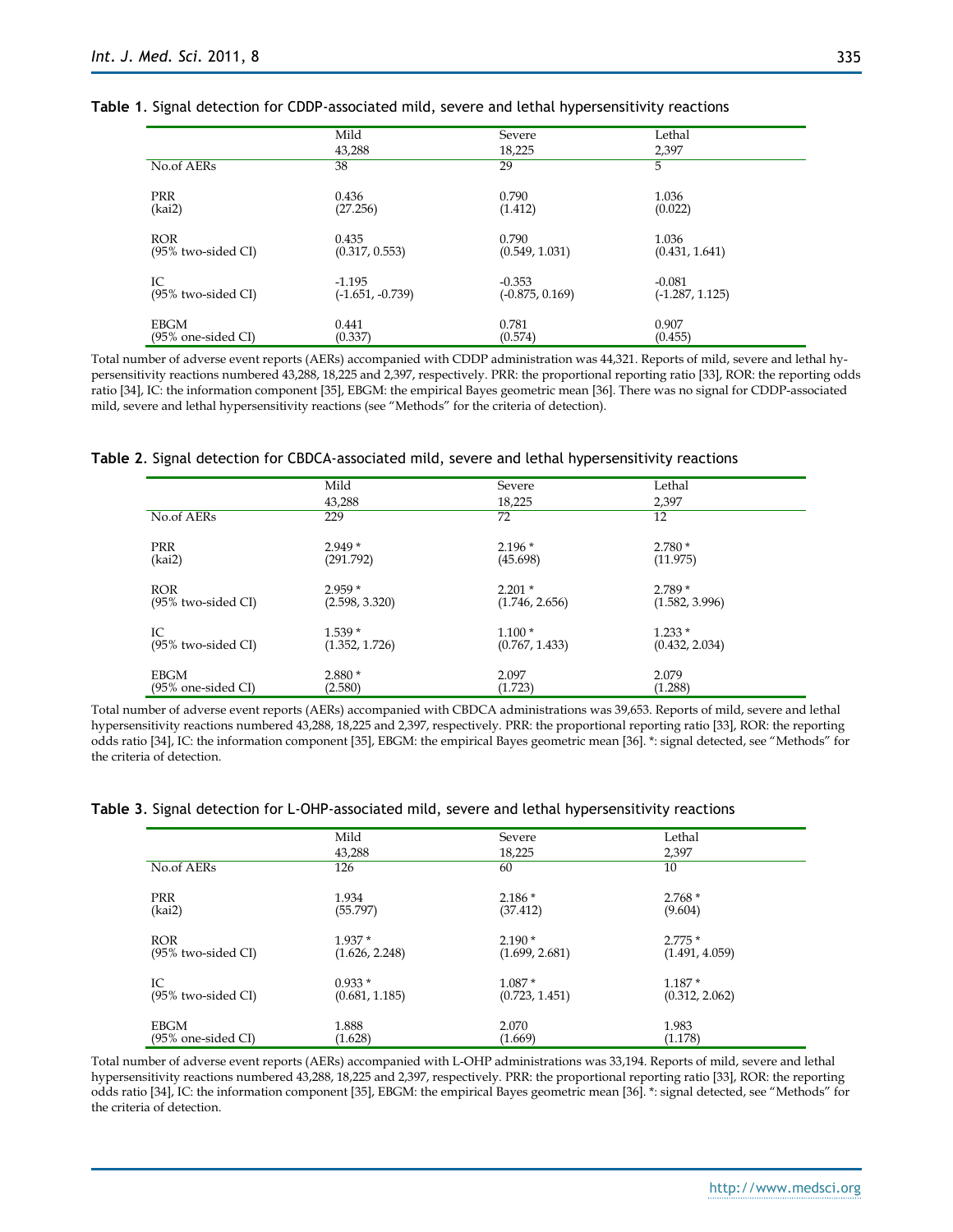|        | L-OHP | dexamethasone | Hypersensitivity |             | Excess2 |
|--------|-------|---------------|------------------|-------------|---------|
|        |       |               | yes              | no          |         |
| Mild   | yes   | yes           | 40               | 4,774       | 18.66   |
|        | yes   | no            | 469              | 172,768     |         |
|        | no    | yes           | 1,884            | 924,995     |         |
|        | no    | no            | 132,784          | 184,631,220 |         |
|        |       |               |                  |             |         |
| Severe | yes   | yes           | 13               | 4,801       | 1.19    |
|        | yes   | no            | 214              | 173,023     |         |
|        | no    | yes           | 919              | 925,960     |         |
|        | no    | no            | 53,827           | 184,710,177 |         |
|        |       |               |                  |             |         |
| Lethal | yes   | yes           | 6                | 4,808       | $-0.44$ |
|        | yes   | no            | 54               | 173,183     |         |
|        | no    | yes           | 393              | 926,486     |         |
|        | no    | no            | 13,287           | 184,750,717 |         |

#### **Table 4**. Effect of co-administration of dexamethasone on L-OHP-associated hypersensitivity reactions

The numbers of L-OHP-associated hypersensitivity reactions are listed. The interaction was assessed using Excess2, a statistical index of the multi-item gamma Poisson shrinker (MGPS) algorithm [36]. The data suggested that dexamethasone affected mild L-OHP-induced hypersensitivity reactions, but had lesser effects on severe and lethal reactions.

|        | L-OHP | bevacizumab | Hypersensitivity |               |         |
|--------|-------|-------------|------------------|---------------|---------|
|        |       |             | yes              | no            |         |
| Mild   | yes   | yes         | 35               | 11,943        | 0.28    |
|        | yes   | no          | 286              | 200,959       |         |
|        | no    | yes         | 474              | 165,599       |         |
|        | no    | no          | 134,382          | 185, 355, 256 |         |
|        |       |             |                  |               |         |
| Severe | yes   | yes         | 20               | 11,958        | 5.38    |
|        | yes   | no          | 103              | 201,142       |         |
|        | no    | yes         | 207              | 165,866       |         |
|        | no    | no          | 54,643           | 185,434,995   |         |
|        |       |             |                  |               |         |
| Lethal | yes   | yes         | $\overline{4}$   | 11,974        | $-5.65$ |
|        | yes   | no          | 45               | 201,200       |         |
|        | no    | yes         | 56               | 166,017       |         |
|        | no    | no          | 13,635           | 185,476,003   |         |

**Table 5**. Effect of co-administration of bevacizumab on L-OHP-associated hypersensitivity reactions

The numbers of L-OHP-associated hypersensitivity reactions are listed. The interaction was assessed using Excess2, a statistical index of the multi-item gamma Poisson shrinker (MGPS) algorithm [36]. The data suggested that bevacizumab possibly affected severe L-OHP-induced hypersensitivity reactions.

## **Discussion**

Although the exact mechanism by which platinum agents cause hypersensitivity reactions remains unclear, the agents are thought to induce a type I response mediated by IgE, followed by the release of histamine and cytokines, since reactions usually occur after multiple infusions [13-16]. Recent studies have suggested the involvement of a type IV reaction, i.e., T-cell-mediated production of cytokines, such as tumor necrosis factor-alpha and interleukin-6, especially for CDDP and CBDCA [13-16]. As far as L-OHP is concerned, most reactions are thought to be of type I, but reports of hemolysis and thrombocytopenia suggest a type II reaction, and chronic urticaria, joint pain and proteinuria can be attributed to a type III reaction [13-16]. The incidence of hypersensitivity reactions varies in reports, and this study was conducted to confirm the platinum agent-associated mild, severe, and lethal hypersensitivity reactions. Here, using an extremely large number of AERs submitted to the FDA with authorized data mining tools, CBDCA and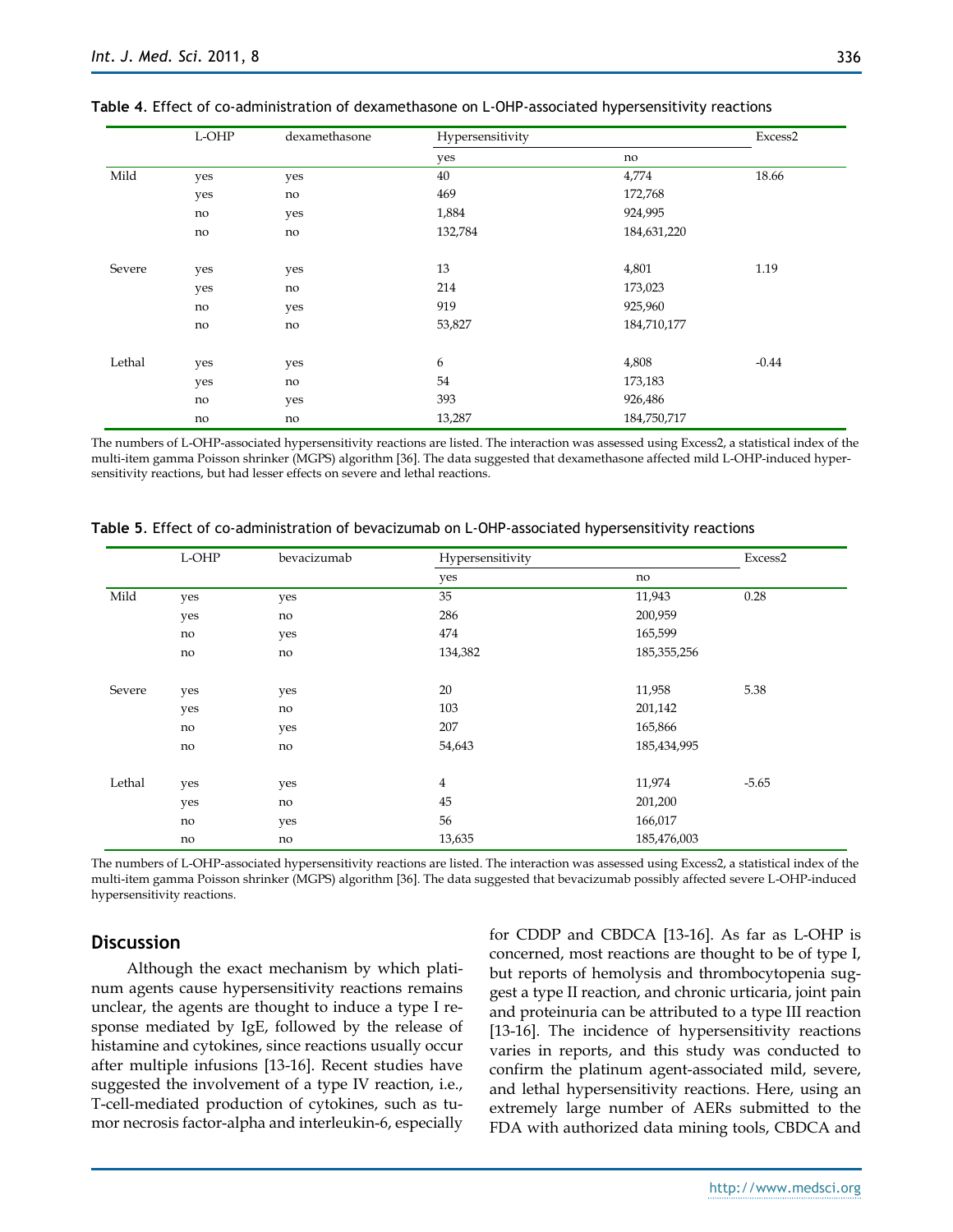L-OHP proved to cause mild, severe, and lethal hypersensitivity reactions, whereas CDDP did not.

Spontaneous reports of suspected adverse events are a valuable tool. However, this database has its limitations [37]. First, the data occasionally contain misspelling and miswords, although the structure of AERS is in compliance with the international safety reporting guidance. Second, the system was started more than 10 years ago, and reporting patterns have changed over time. Third, the adverse events are coded using hierarchical terms of PTs of MedDRA, and changes in terminology over time also might affect the quality of the database. Last, there are a number of duplicate entries in the database. To overcome problems with data quality, we manually corrected mistakes in the data entities and deleted duplicates according to FDA's recommended method. A long-term discussion on pharmacovigilance strategies with large numbers of spontaneous reports resulted in the quantitative signal detection indices PRR, ROR, IC and EBGM. Comparisons in terms of specificity showed that none of these indices is universally better than the others [34, 37, 38], but EBGM is of lowest sensitivity in this study (Tables 2, 3).

Since 1998, the FDA has been exploring the MGPS program, which evaluates the signals for pairs and higher-order [35]. This program is used to detect possible synergistic interactions between drugs, i.e., drug-drug interaction. With an index of Excess2, the effects of dexamethasone and diphenhydramine on L-OHP-induced hypersensitivity reactions were evaluated to suggest the best patient management strategy. It was suggested that the co-administration of dexamethasone affected mild L-OHP-induced reactions more effectively, than severe or lethal reactions (Table 4). Here, the effects of diphenhydramine were not confirmed, but unexpectedly, it was suggested that bevacizumab affected L-OHP-induced severe reactions. It is noted that the database does not provide the information on the timing of co-administration. Additionally, we do not have the criteria, e.g., threshold value, of Excess2 to detect an unknown drug-drug interaction, and the calibration using many known drug-drug interactions would be necessary.

In conclusion, AERs submitted to the FDA were reviewed to confirm the platinum agent-associated mild, severe, and lethal hypersensitivity reactions. Authorized pharmacovigilance tools were used for quantitative signal detection, and the effects of dexamethasone and diphenhydramine on L-OHP-induced hypersensitivity reactions were also evaluated. Based on 1,644,220 AERs from 2004 to 2009, CBDCA and L-OHP proved to cause mild, severe, and lethal hypersensitivity reactions, whereas CDDP did not. Dexamethasone affected L-OHP-induced mild hypersensitivity reactions, but had lesser effects on severe and lethal reactions.

## **Conflict of Interest**

The authors have declared that no conflict of interest exists.

# **References**

- 1. Douillard JY, Cunningham D, Roth AD, et al. Irinotecan combined with fluorouracil compared with fluorouracil alone as first-line treatment for metastatic colorectal cancer: a multicentre randomised trial. Lancet. 2000; 355: 1041-1047.
- 2. Tournigand C, André T, Achille E, et al. FOLFIRI followed by FOLFOX6 or the reverse sequence in advanced colorectal cancer: A randomized GERCOR study. J Clin Oncol. 2004; 22: 229-237.
- 3. de Gramont A, Figer A, Seymour M, et al. Leucovorin and fluorouracil with or without oxaliplatin as first-line treatment in advanced colorectal cancer. J Clin Oncol. 2000; 18: 2938-2947.
- 4. Goldberg RM, Sargent DJ, Morton RF, et al. A randomized controlled trial of fluorouracil plus leucovorin, irinotecan, and oxaliplatin combinations in patients with previously untreated metastatic colorectal cancer. J Clin Oncol. 2004; 22: 23-30.
- 5. Grothey A, Sargent D, Goldberg RM, et al. Survival of patients with advanced colorectal cancer improves with the availability of fluorouracil-leucovorin, irinotecan, and oxaliplatin in the course of treatment. J Clin Oncol. 2004; 22: 1209-1214.
- 6. Venook A. Critical evaluation of current treatments in metastatic colorectal cancer. Oncologist. 2005; 10: 250-261.
- 7. Lee JJ, Chu E. An update on treatment advances for the first-line therapy of metastatic colorectal cancer. Cancer J. 2007; 13: 276-281.
- 8. Sabharwal A, Kerr D. Chemotherapy for colorectal cancer in the metastatic and adjuvant setting: past, present and future. Expert Rev Anticancer Ther. 2007; 7: 477-487.
- 9. Shepherd GM. Hypersensitivity reactions to chemotherapeutic drugs. Clin Rev Allergy Immunol. 2003; 24: 253-262.
- 10. Heywood GR, Rosenberg SA, Weber JS, et al. Hypersensitivity reactions to chemotherapy agents in patients receiving chemoimmunotherapy with high-dose interleukin 2. J Natl Cancer Inst. 1995; 87: 915-922.
- 11. Markman M, Kennedy A, Webster K, et al. Clinical features of hypersensitivity reactions to carboplatin. J Clin Oncol. 1999; 17: 1141-1145.
- 12. Markman M. Toxicities of the platinum antineoplastic agents. Expert Opin Drug Saf. 2003; 2: 597-607.
- 13. Syrigou E, Syrigos K, Saif MW. Hypersensitivity reactions to oxaliplatin and other antineoplastic agents. Curr Allergy Asthma Rep. 2008; 8: 56-62
- 14. Eng C. Toxic effects and their management: daily clinical challenges in the treatment of colorectal cancer. Nat Rev Clin Oncol. 2009; 6: 207-218.
- 15. Makrilia N, Syrigou E, Kaklamanos I, et al. Hypersensitivity reactions associated with platinum antineoplastic agents: a systematic review. Met Based Drugs 2010; 2010: 207084.
- 16. Lee C, Gianos M, Klaustermeyer WB. Diagnosis and management of hypersensitivity reactions related to common cancer chemotherapy agents. Ann Allergy Asthma Immunol. 2009; 102: 179-187.
- 17. Andre T, Boni C, Mounedji-Boudiaf L, et al. Multicenter international study of oxaliplatin/5-fluorouracil/leucovorin in the adjuvant treatment of colon cancer (MOSAIC) investigators,